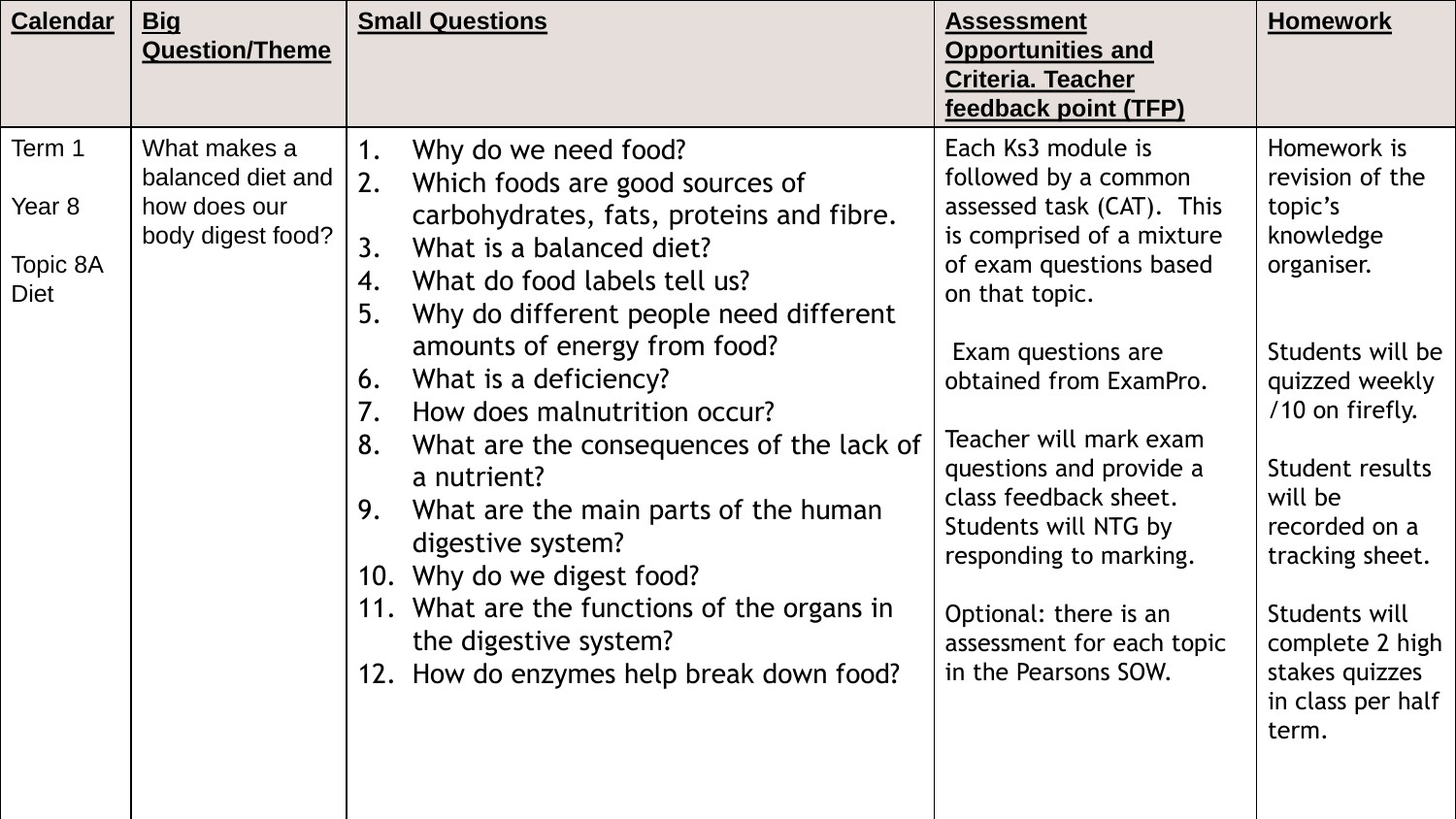| What is environmental variation?<br>Each Ks3 module is<br>Term 1<br>How does our<br>2. How can environmental variation cause problems<br>followed by a common<br>environment and                                                                                                                                                                                                                                                                                                                                                                                                                                                                                                                                                                                                                                                                                                                                                                                                                                                                           | <b>Calendar</b><br><u>Big</u><br><b>Question/Theme</b> | <b>Small Questions</b> | <b>Assessment</b><br><b>Opportunities and</b><br><b>Criteria. Teacher</b><br>feedback point (TFP) | <b>Homework</b>                                                                                                                                                                                                                                   |
|------------------------------------------------------------------------------------------------------------------------------------------------------------------------------------------------------------------------------------------------------------------------------------------------------------------------------------------------------------------------------------------------------------------------------------------------------------------------------------------------------------------------------------------------------------------------------------------------------------------------------------------------------------------------------------------------------------------------------------------------------------------------------------------------------------------------------------------------------------------------------------------------------------------------------------------------------------------------------------------------------------------------------------------------------------|--------------------------------------------------------|------------------------|---------------------------------------------------------------------------------------------------|---------------------------------------------------------------------------------------------------------------------------------------------------------------------------------------------------------------------------------------------------|
| How do you identify different types of inherited<br>3.<br>information make<br>is comprised of a mixture<br>variation?<br>us all different?<br>Topic 9A<br>of exam questions based<br>organiser.<br>How does sexual reproduction cause inherited<br>4.<br><b>Genetics</b><br>on that topic.<br>variation?<br>and<br>What is a normal distribution?<br>5.<br>evolution<br>Exam questions are<br>What is the structure of DNA?<br>6.<br>obtained from ExamPro.<br>What is the importance of DNA?<br>What is the relationship between chromosomes,<br>Teacher will mark exam<br>DNA, genes, genetic information and nuclei?<br>questions and provide a<br>How do organisms become endangered or extinct?<br>class feedback sheet.<br>will be<br>10. How do adaptations affect the survival of<br>Students will NTG by<br>organisms?<br>responding to marking.<br>11. How do you preserve biodiversity?<br>12. How does natural selection work on genetic<br>variations?<br>Optional: there is an<br>assessment for each topic<br>in the Pearsons SOW.<br>term. | Year 9<br>genetic                                      | with classification?   | assessed task (CAT). This                                                                         | Homework is<br>revision of the<br>topic's<br>knowledge<br>Students will be<br>quizzed weekly<br>/10 on firefly.<br>Student results<br>recorded on a<br>tracking sheet.<br>Students will<br>complete 2 high<br>stakes quizzes<br>in class per half |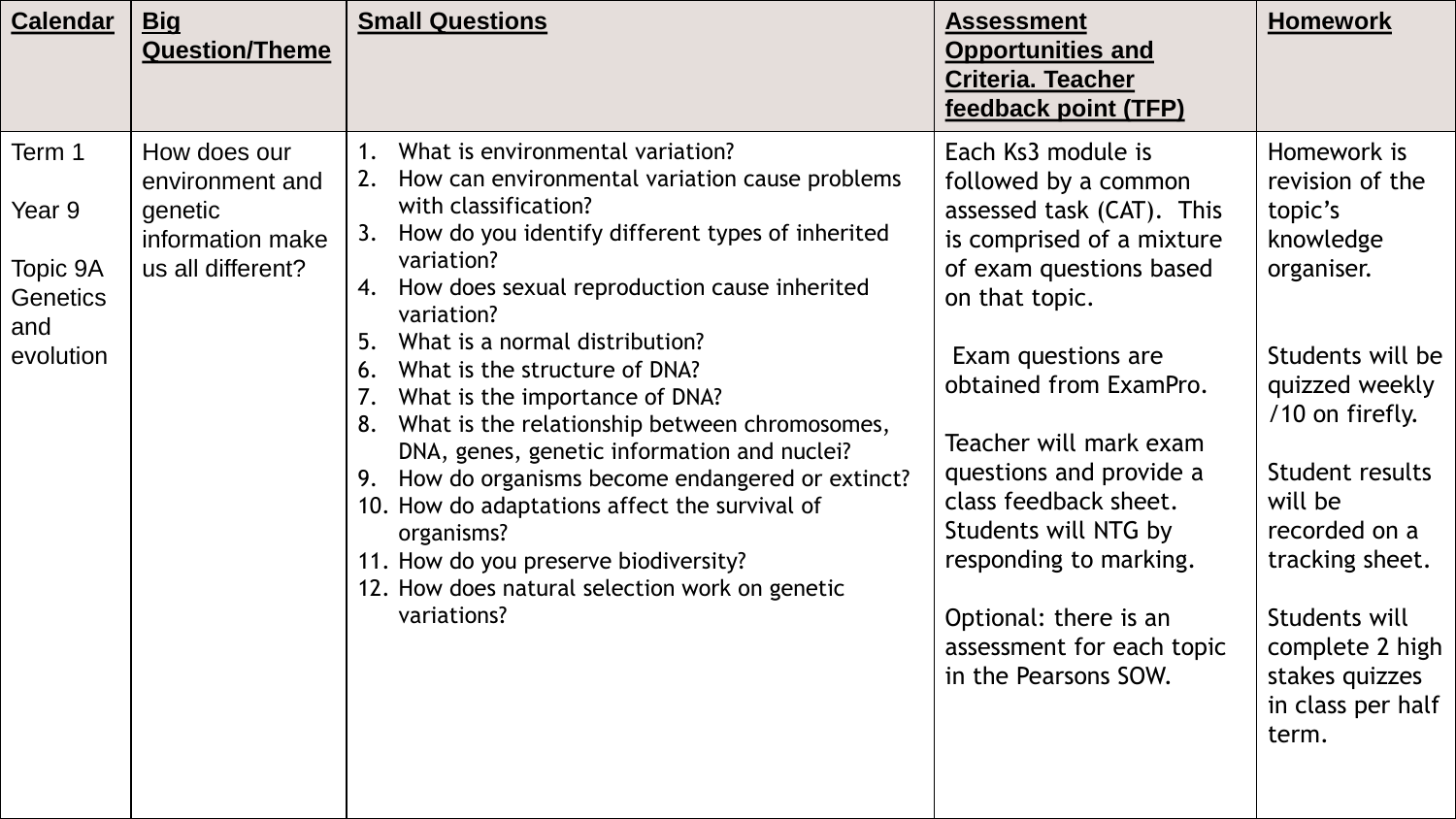| <b>Calendar</b>                          | <b>Big</b><br><b>Question/Theme</b>                              | <b>Small Questions</b>                                                                                                                                                                                                                                                                                                                                                                                                                                                                                                                                                                  | <b>Assessment</b><br><b>Opportunities and</b><br><b>Criteria. Teacher</b><br>feedback point (TFP)                                                                                                                                                          | <b>Homework</b>                                                                                                                                                                                             |
|------------------------------------------|------------------------------------------------------------------|-----------------------------------------------------------------------------------------------------------------------------------------------------------------------------------------------------------------------------------------------------------------------------------------------------------------------------------------------------------------------------------------------------------------------------------------------------------------------------------------------------------------------------------------------------------------------------------------|------------------------------------------------------------------------------------------------------------------------------------------------------------------------------------------------------------------------------------------------------------|-------------------------------------------------------------------------------------------------------------------------------------------------------------------------------------------------------------|
| Term 1<br>Year 8<br>Topic 8E<br>Combusti | What is<br>combustion and<br>what are<br>oxidation<br>reactions? | What is a combustion reaction?<br>$1_{\ldots}$<br>What is a hydrocarbon?<br>2.<br>What are the products of combustion reactions?<br>3.<br>What happens to the mass in a chemical<br>4.<br>reaction?<br>5.<br>What is oxidation?                                                                                                                                                                                                                                                                                                                                                         | Each Ks3 module is<br>followed by a common<br>assessed task (CAT). This<br>is comprised of a mixture<br>of exam questions based<br>on that topic.                                                                                                          | Homework is<br>revision of the<br>topic's<br>knowledge<br>organiser.                                                                                                                                        |
| on                                       |                                                                  | What products are formed by the oxidation of<br>6.<br>metal?<br>7. What is the fire triangle?<br>8. How can the fire triangle be used to manage<br>fires?<br>9. What are the hazard symbols for substances<br>likely to cause fires?<br>10. Can you identify the control variables in an<br>experiment and describe how to control them?<br>11. Why it is important to carry out a fair test?<br>12. What pollutants are formed from burning fuels?<br>13. What problems to the environment can these<br>pollutants cause?<br>14. How can we manage the effects of these<br>pollutants? | Exam questions are<br>obtained from ExamPro.<br>Teacher will mark exam<br>questions and provide a<br>class feedback sheet.<br>Students will NTG by<br>responding to marking.<br>Optional: there is an<br>assessment for each topic<br>in the Pearsons SOW. | Students will be<br>quizzed weekly<br>/10 on firefly.<br>Student results<br>will be<br>recorded on a<br>tracking sheet.<br>Students will<br>complete 2 high<br>stakes quizzes<br>in class per half<br>term. |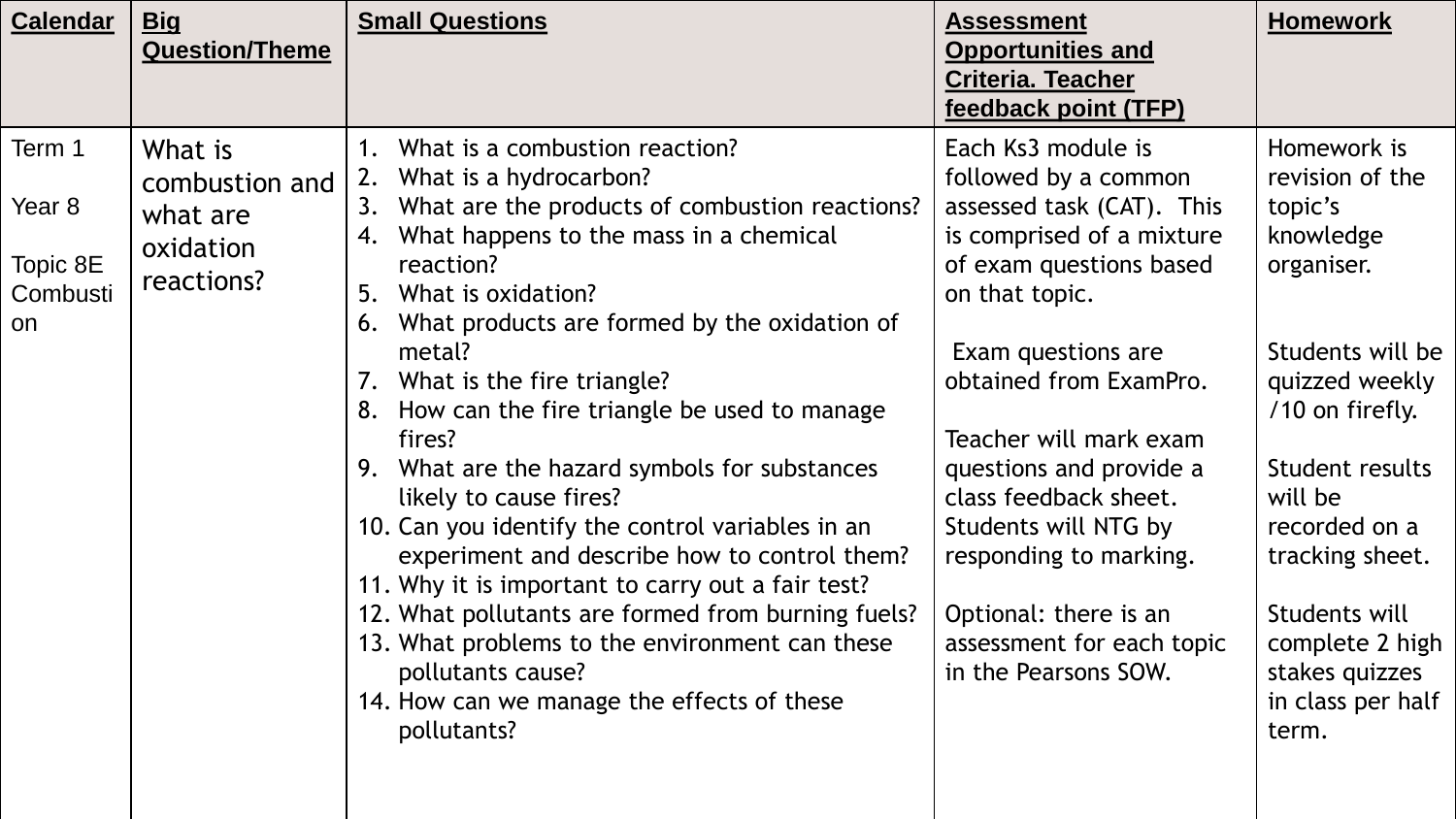| <b>Calendar</b>                               | <u>Big</u><br><b>Question/Theme</b>      | <b>Small Questions</b>                                                                                                                                                                                                                                                                                                                                                                                                                                                                                                                                                                                                                                                                                                                                                                                                                                                                                                                                                                                                               | <b>Assessment</b><br><b>Opportunities and</b><br><b>Criteria. Teacher</b><br>feedback point (TFP)                                                                                                                                                                                                                                                                                                               | <b>Homework</b>                                                                                                                                                                                                                                                                     |
|-----------------------------------------------|------------------------------------------|--------------------------------------------------------------------------------------------------------------------------------------------------------------------------------------------------------------------------------------------------------------------------------------------------------------------------------------------------------------------------------------------------------------------------------------------------------------------------------------------------------------------------------------------------------------------------------------------------------------------------------------------------------------------------------------------------------------------------------------------------------------------------------------------------------------------------------------------------------------------------------------------------------------------------------------------------------------------------------------------------------------------------------------|-----------------------------------------------------------------------------------------------------------------------------------------------------------------------------------------------------------------------------------------------------------------------------------------------------------------------------------------------------------------------------------------------------------------|-------------------------------------------------------------------------------------------------------------------------------------------------------------------------------------------------------------------------------------------------------------------------------------|
| Term 1<br>Year 8<br>Topic 8I<br><b>Fluids</b> | What are the<br>properties of<br>fluids? | What are the properties of solids, liquids and gases?<br>How are particles arranged in solids, liquids and gases?<br>Why do materials expand and contract when the<br>temperature changes?<br>How does the volume and mass relate to density?<br>How can the density of an object be determined?<br>What happens to the temperature of a substance as it<br>changes state?<br>What happens to the particle arrangement as the<br>temperature increases?<br>What happens to particle energy as the temperature<br>increases?<br>What happens to the particle arrangement as the<br>temperature decreases?<br>What happens to particle energy as the temperature<br>decreases?<br>How does fluid pressure change with depth and height?<br>How can gas pressure can be increased?<br>How does pressure link to the particle model?<br>What is upthrust?<br>Why do objects float?<br>What factors effect upthrust?<br>Which forces increase and decrease drag?<br>What causes drag?<br>What is the relationship between drag and speed? | Each Ks3 module is<br>followed by a common<br>assessed task (CAT). This<br>is comprised of a mixture<br>of exam questions based<br>on that topic.<br>Exam questions are<br>obtained from ExamPro.<br>Teacher will mark exam<br>questions and provide a<br>class feedback sheet.<br>Students will NTG by<br>responding to marking.<br>Optional: there is an<br>assessment for each topic<br>in the Pearsons SOW. | Homework is<br>revision of the<br>topic's<br>knowledge<br>organiser.<br>Students will be<br>quizzed weekly<br>/10 on firefly.<br>Student results<br>will be<br>recorded on a<br>tracking sheet.<br>Students will<br>complete 2 high<br>stakes quizzes<br>in class per half<br>term. |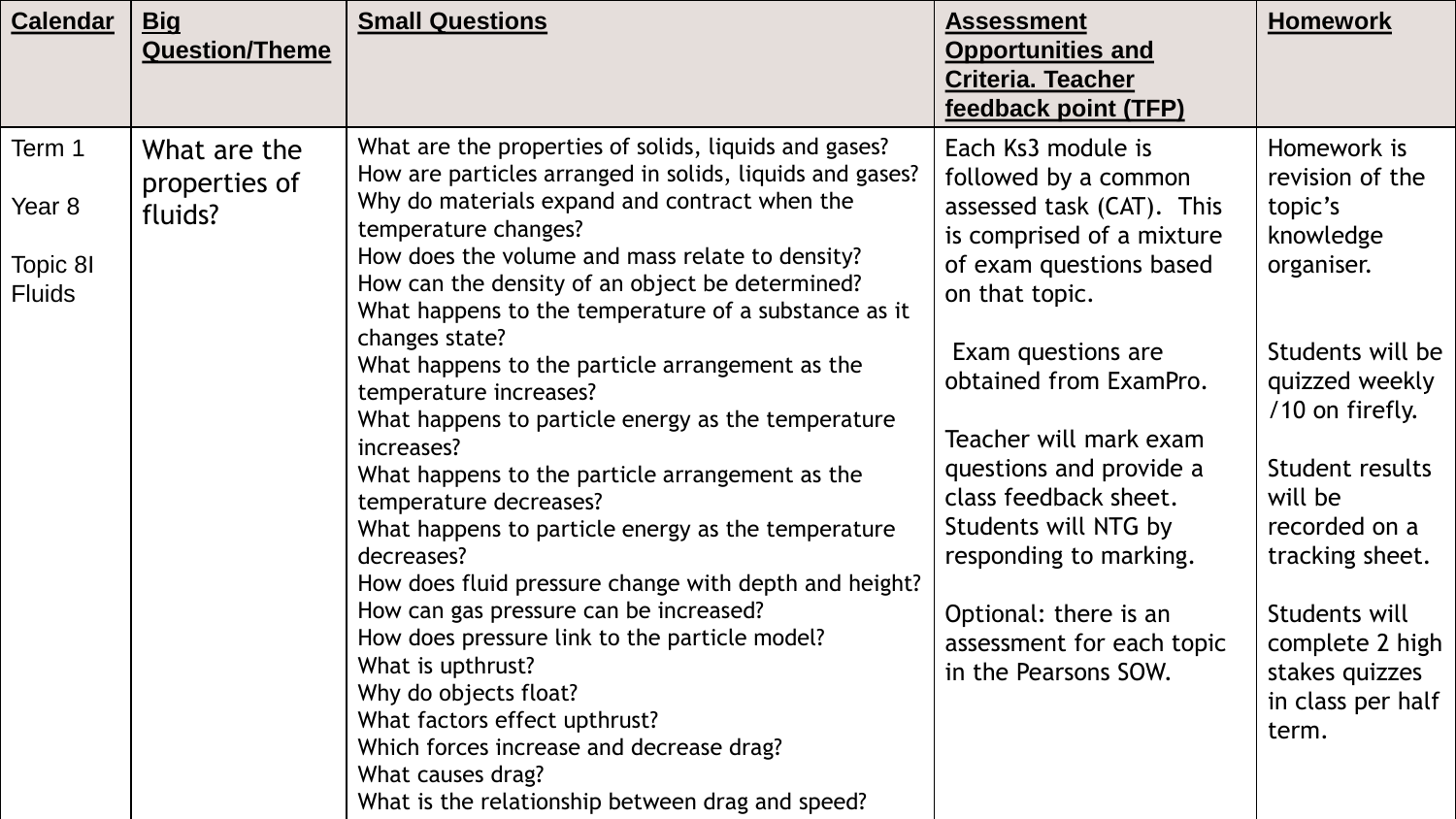| <b>Calendar</b>                                   | <u>Big</u><br><b>Question/Theme</b>                   | <b>Small Questions</b>                                                                                                                                                                                                                                                                                                                                                                                                                                                                                                                                                                                                                                                                                                                                                           | <b>Assessment</b><br><b>Opportunities and</b><br><b>Criteria. Teacher</b><br>feedback point (TFP)                                                                                                                                                                                                                                                                                                               | <b>Homework</b>                                                                                                                                                                                                                                                                     |
|---------------------------------------------------|-------------------------------------------------------|----------------------------------------------------------------------------------------------------------------------------------------------------------------------------------------------------------------------------------------------------------------------------------------------------------------------------------------------------------------------------------------------------------------------------------------------------------------------------------------------------------------------------------------------------------------------------------------------------------------------------------------------------------------------------------------------------------------------------------------------------------------------------------|-----------------------------------------------------------------------------------------------------------------------------------------------------------------------------------------------------------------------------------------------------------------------------------------------------------------------------------------------------------------------------------------------------------------|-------------------------------------------------------------------------------------------------------------------------------------------------------------------------------------------------------------------------------------------------------------------------------------|
| Term 2<br>Year 8<br>Topic 8F<br>Periodic<br>Table | How do<br>elements fit<br>into the<br>periodic table? | What was Dalton's atomic model?<br>2. How are elements represented on the periodic<br>table?<br>What is the difference between a chemical and a<br>3.<br>physical change?<br>What happens to atoms during chemical changes?<br>4.<br>How do you write chemical formula?<br>5.<br>How can you use the periodic table to find the<br>6.<br>elements with similar properties?<br>What are some typical properties of alkali metals,<br>halogens and noble gases?<br>How is the periodic table arranged?<br>8.<br>What are melting, freezing and boiling points?<br>9.<br>10. Where are the metals and non-metals on the<br>periodic table?<br>11. How do some elements react with water?<br>12. How can you make predictions about chemical<br>properties using the periodic table? | Each Ks3 module is<br>followed by a common<br>assessed task (CAT). This<br>is comprised of a mixture<br>of exam questions based<br>on that topic.<br>Exam questions are<br>obtained from ExamPro.<br>Teacher will mark exam<br>questions and provide a<br>class feedback sheet.<br>Students will NTG by<br>responding to marking.<br>Optional: there is an<br>assessment for each topic<br>in the Pearsons SOW. | Homework is<br>revision of the<br>topic's<br>knowledge<br>organiser.<br>Students will be<br>quizzed weekly<br>/10 on firefly.<br>Student results<br>will be<br>recorded on a<br>tracking sheet.<br>Students will<br>complete 2 high<br>stakes quizzes<br>in class per half<br>term. |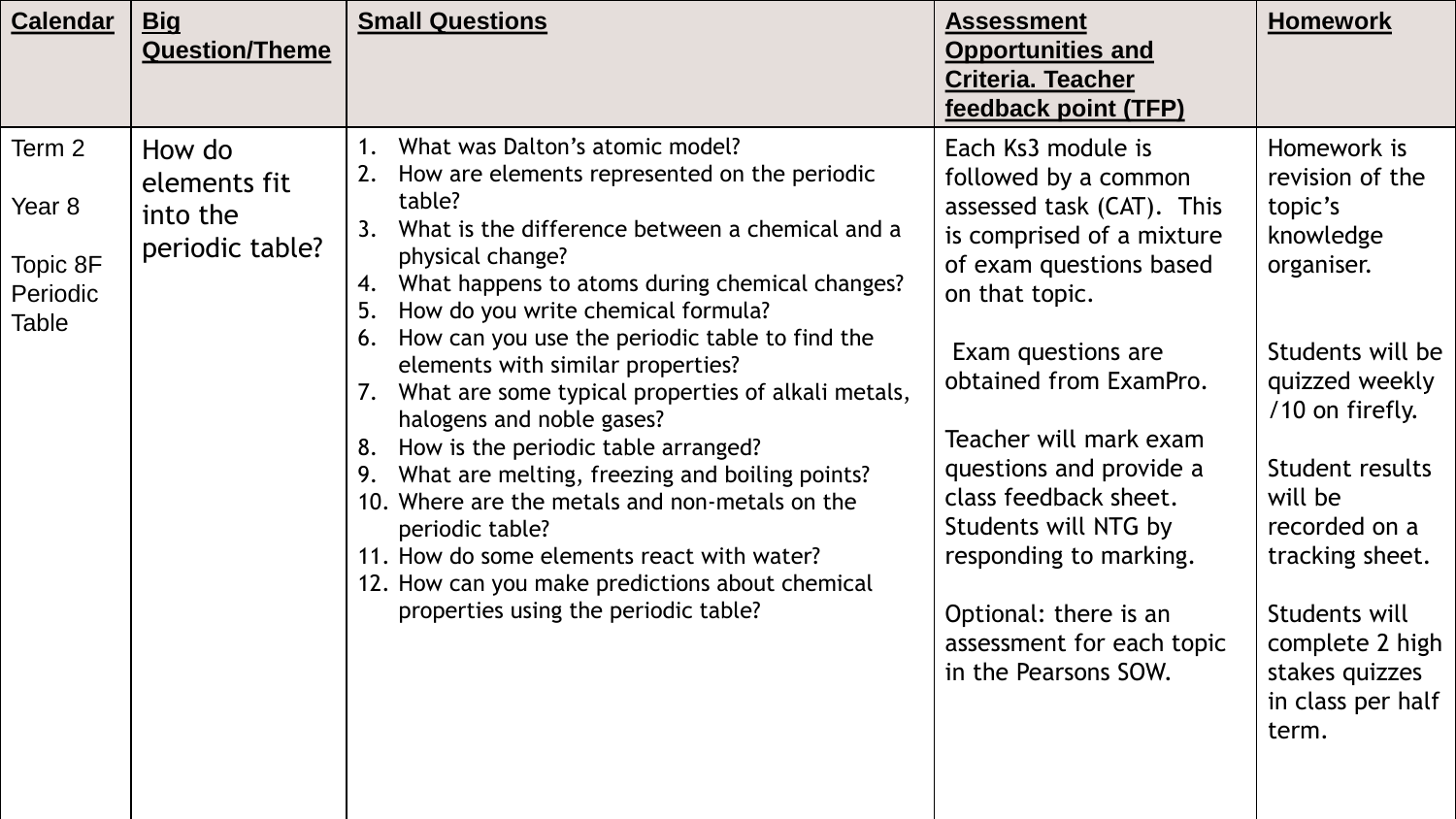| <b>Calendar</b><br><u>Big</u><br><b>Question/Theme</b>                                            | <b>Small Questions</b>                                                                                                                                                                                                                                                                                                                                                                                                                                                                                                                                                                                                                                                            | <b>Assessment</b><br><b>Opportunities and</b><br><b>Criteria. Teacher</b><br>feedback point (TFP)                                                                                                                                                                                                                                                                                                               | <b>Homework</b>                                                                                                                                                                                                                                                                     |
|---------------------------------------------------------------------------------------------------|-----------------------------------------------------------------------------------------------------------------------------------------------------------------------------------------------------------------------------------------------------------------------------------------------------------------------------------------------------------------------------------------------------------------------------------------------------------------------------------------------------------------------------------------------------------------------------------------------------------------------------------------------------------------------------------|-----------------------------------------------------------------------------------------------------------------------------------------------------------------------------------------------------------------------------------------------------------------------------------------------------------------------------------------------------------------------------------------------------------------|-------------------------------------------------------------------------------------------------------------------------------------------------------------------------------------------------------------------------------------------------------------------------------------|
| Term 2<br>How does light<br>behave and why<br>Year 8<br>do we see<br>things?<br>Topic 8J<br>Light | How can we represent light in diagrams?<br>What happens when light hits different surfaces?<br>2.<br>What is an image like in a plane mirror?<br>3.<br>Why does light change direction when it enters<br>4.<br>different materials?<br>How can we use lenses?<br>5.<br>Why does total internal reflection happen and<br>6.<br>what can we use it for?<br>7. How do our eyes work?<br>What are the differences between our eyes and<br>8.<br>cameras?<br>Why do different coloured objects look different<br>9.<br>colours?<br>10. How are different colours of ight made?<br>11. How can different coloured filters and paints be<br>used to make objects look different colours? | Each Ks3 module is<br>followed by a common<br>assessed task (CAT). This<br>is comprised of a mixture<br>of exam questions based<br>on that topic.<br>Exam questions are<br>obtained from ExamPro.<br>Teacher will mark exam<br>questions and provide a<br>class feedback sheet.<br>Students will NTG by<br>responding to marking.<br>Optional: there is an<br>assessment for each topic<br>in the Pearsons SOW. | Homework is<br>revision of the<br>topic's<br>knowledge<br>organiser.<br>Students will be<br>quizzed weekly<br>/10 on firefly.<br>Student results<br>will be<br>recorded on a<br>tracking sheet.<br>Students will<br>complete 2 high<br>stakes quizzes<br>in class per half<br>term. |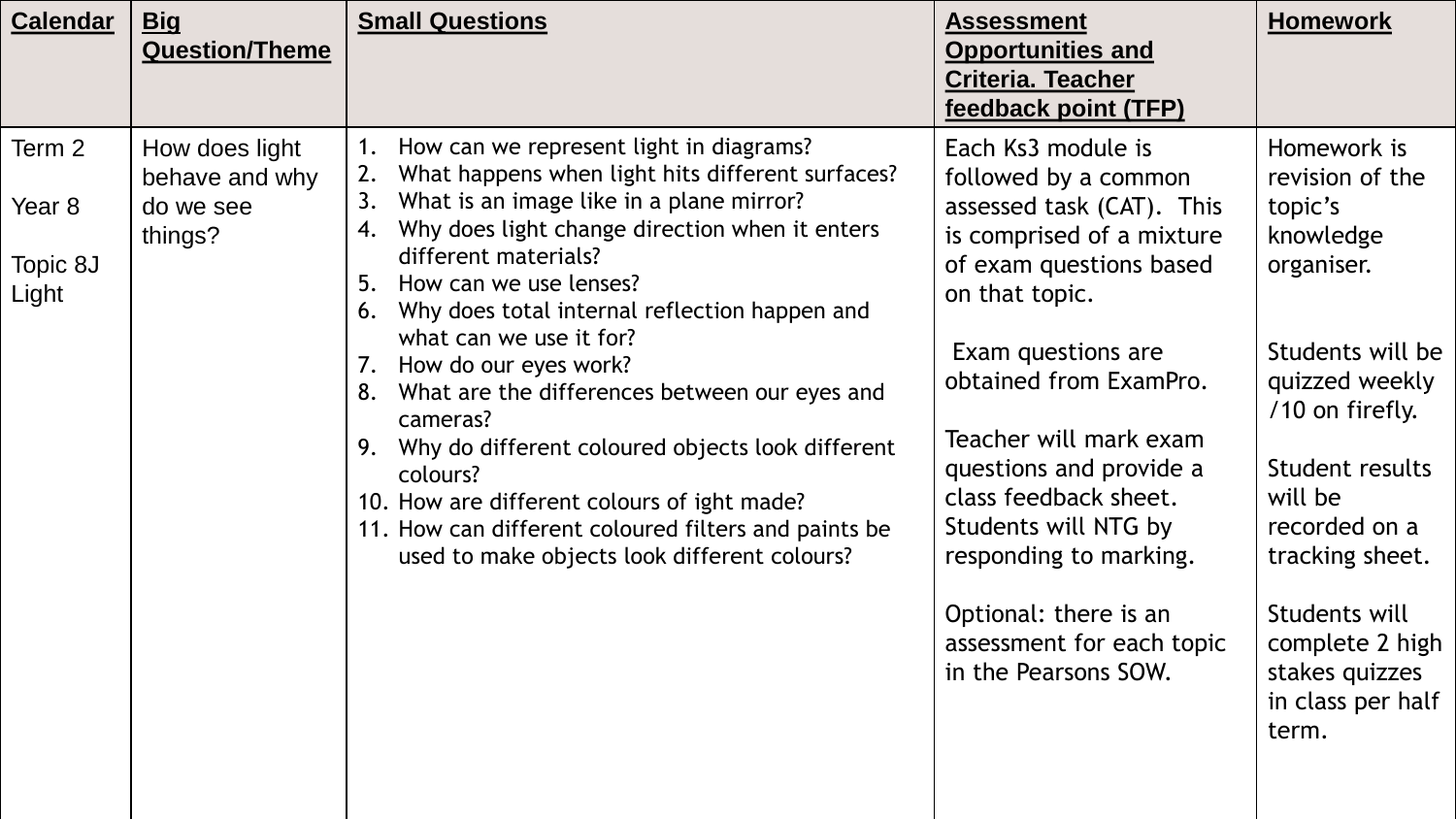| <b>Calendar</b>                                                     | <b>Big</b><br><b>Question/Theme</b>                         | <b>Small Questions</b>                                                                                                                                                                                                                                                                                                                                                                                                                                                                                                                                                                                                                                                                                                                                                    | <b>Assessment</b><br><b>Opportunities and</b><br><b>Criteria. Teacher</b><br>feedback point (TFP)                                                                                                                                                                                                                                                                                                               | <b>Homework</b>                                                                                                                                                                                                                                                                     |
|---------------------------------------------------------------------|-------------------------------------------------------------|---------------------------------------------------------------------------------------------------------------------------------------------------------------------------------------------------------------------------------------------------------------------------------------------------------------------------------------------------------------------------------------------------------------------------------------------------------------------------------------------------------------------------------------------------------------------------------------------------------------------------------------------------------------------------------------------------------------------------------------------------------------------------|-----------------------------------------------------------------------------------------------------------------------------------------------------------------------------------------------------------------------------------------------------------------------------------------------------------------------------------------------------------------------------------------------------------------|-------------------------------------------------------------------------------------------------------------------------------------------------------------------------------------------------------------------------------------------------------------------------------------|
| Term 2<br>Year 8<br>Topic 8G<br><b>Metals</b><br>and their<br>uses. | What are the<br>uses of metals<br>and how do they<br>react? | What are the properties of metals?<br>1.<br>How do you write word equations using metals and<br>non-metals?<br>What is a catalyst and what are they used for?<br>3.<br>What happens during corrosion and rusting?<br>4.<br>How can metals be protected from corrosion?<br>5.<br>How do you identify products and reactants in a<br>6.<br>symbol equation?<br>What happens when metals react with water?<br>7.<br>How do you place metals in order of reactivity?<br>8.<br>How do you write symbol equations for reactions?<br>9.<br>10. How do metals react with acids?<br>11. What are alloys and why do we use them?<br>12. How can we use a model to represent an alloy?<br>13. How do we identify a pure substance by looking at<br>their melting and boiling points? | Each Ks3 module is<br>followed by a common<br>assessed task (CAT). This<br>is comprised of a mixture<br>of exam questions based<br>on that topic.<br>Exam questions are<br>obtained from ExamPro.<br>Teacher will mark exam<br>questions and provide a<br>class feedback sheet.<br>Students will NTG by<br>responding to marking.<br>Optional: there is an<br>assessment for each topic<br>in the Pearsons SOW. | Homework is<br>revision of the<br>topic's<br>knowledge<br>organiser.<br>Students will be<br>quizzed weekly<br>/10 on firefly.<br>Student results<br>will be<br>recorded on a<br>tracking sheet.<br>Students will<br>complete 2 high<br>stakes quizzes<br>in class per half<br>term. |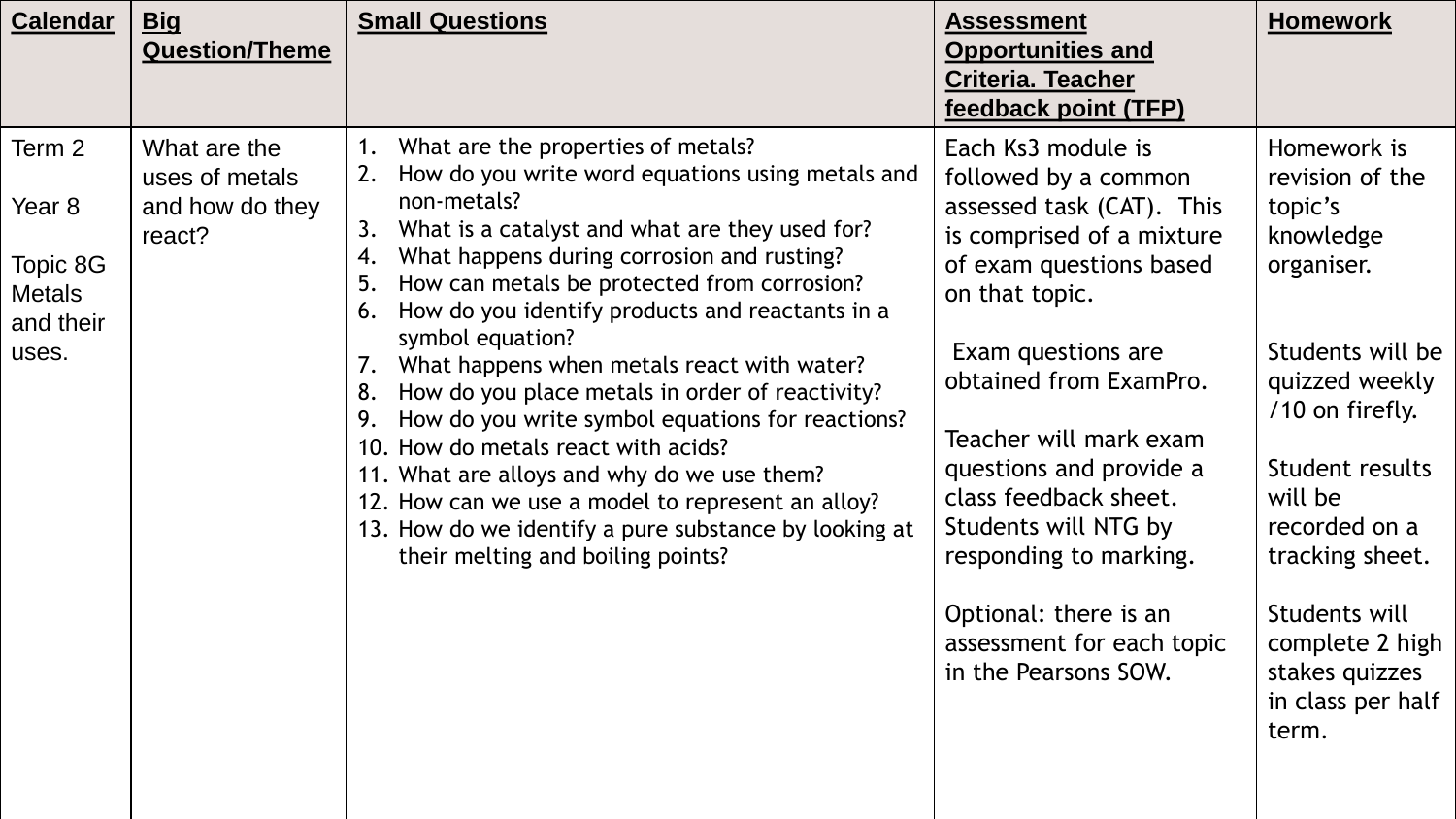| <b>Calendar</b>                                                            | <u>Big</u><br><b>Question/Theme</b>               | <b>Small Questions</b>                                                                                                                                                                                                                                                                                                                                                                                                                                                                                                                                                                                                                                      | <b>Assessment</b><br><b>Opportunities and</b><br><b>Criteria. Teacher</b><br>feedback point (TFP)                                                                                                                                                                                                                                                                                                               | <b>Homework</b>                                                                                                                                                                                                                                                                     |
|----------------------------------------------------------------------------|---------------------------------------------------|-------------------------------------------------------------------------------------------------------------------------------------------------------------------------------------------------------------------------------------------------------------------------------------------------------------------------------------------------------------------------------------------------------------------------------------------------------------------------------------------------------------------------------------------------------------------------------------------------------------------------------------------------------------|-----------------------------------------------------------------------------------------------------------------------------------------------------------------------------------------------------------------------------------------------------------------------------------------------------------------------------------------------------------------------------------------------------------------|-------------------------------------------------------------------------------------------------------------------------------------------------------------------------------------------------------------------------------------------------------------------------------------|
| Term 2<br>Year 8<br>Topic 8C<br><b>Breathing</b><br>and<br>Respiratio<br>n | How is our body<br>designed to<br>produce energy? | What happens in aerobic respiration?<br>1.<br>What is the function of the organs in the gas<br>2.<br>exchange system?<br>How does the structure of the lungs allow efficient<br>3.<br>gas exchange?<br>What effect does exercise have on breathing and<br>4.<br>heartbeat rates?<br>How do substances reach respiring cells and how is<br>5.<br>waste returned to the blood?<br>What are the causes and effects of a reduced<br>6.<br>oxygen supply on the body?<br>What is anaerobic respiration?<br>7.<br>How does gas exchange occur in other organisms?<br>8.<br>What are the effects of anaerobic respiration<br>9.<br>during and after hard exercise? | Each Ks3 module is<br>followed by a common<br>assessed task (CAT). This<br>is comprised of a mixture<br>of exam questions based<br>on that topic.<br>Exam questions are<br>obtained from ExamPro.<br>Teacher will mark exam<br>questions and provide a<br>class feedback sheet.<br>Students will NTG by<br>responding to marking.<br>Optional: there is an<br>assessment for each topic<br>in the Pearsons SOW. | Homework is<br>revision of the<br>topic's<br>knowledge<br>organiser.<br>Students will be<br>quizzed weekly<br>/10 on firefly.<br>Student results<br>will be<br>recorded on a<br>tracking sheet.<br>Students will<br>complete 2 high<br>stakes quizzes<br>in class per half<br>term. |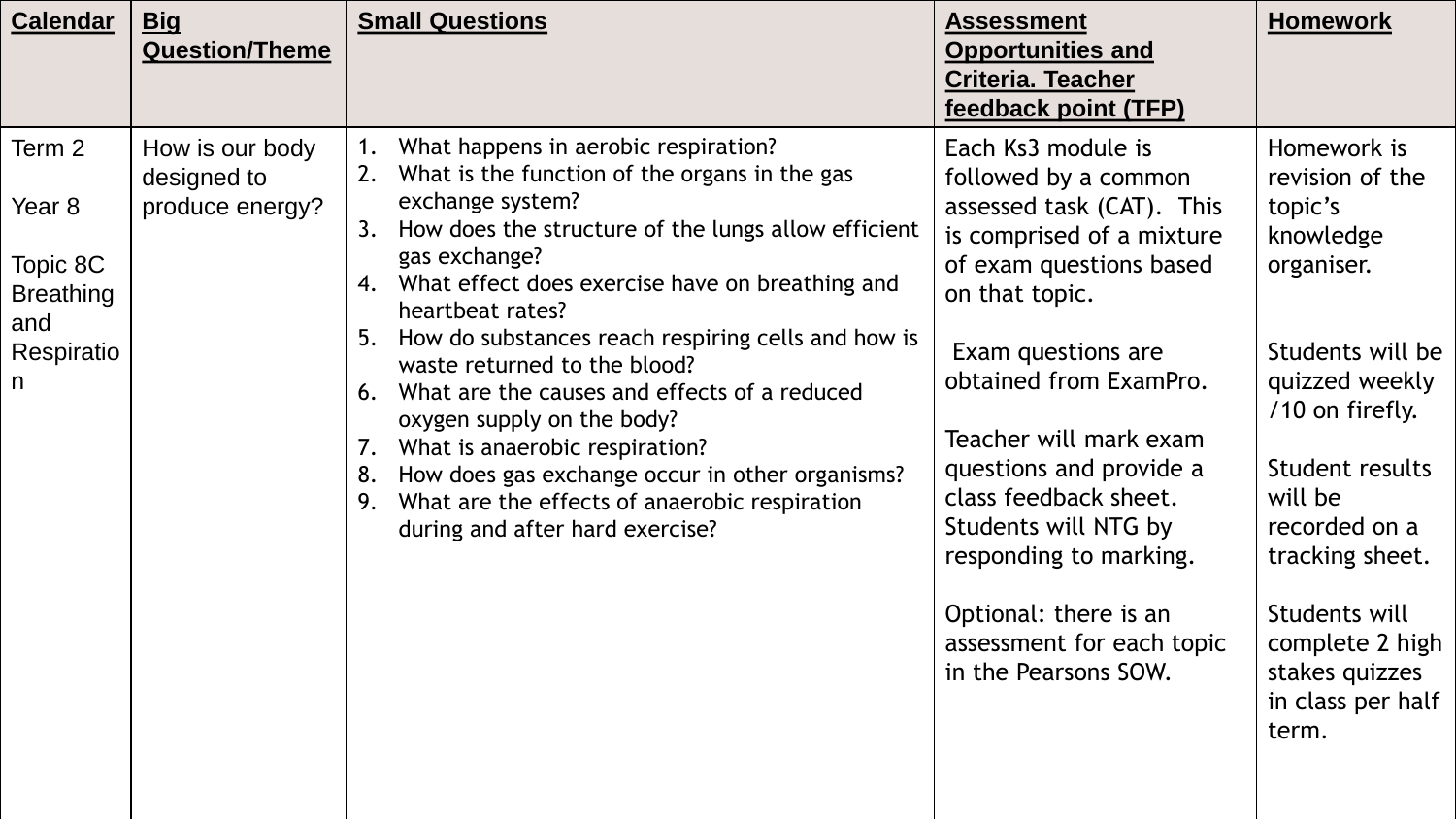| <b>Calendar</b>                                    | <u>Big</u><br><b>Question/Theme</b>                                 | <b>Small Questions</b>                                                                                                                                                                                                                                                                                                                                                                                                                                                                                                                                                                                                                                                                         | <b>Assessment</b><br><b>Opportunities and</b><br><b>Criteria. Teacher</b><br>feedback point (TFP)                                                                                                                                                                                                                                                                                                               | <b>Homework</b>                                                                                                                                                                                                                                                                     |
|----------------------------------------------------|---------------------------------------------------------------------|------------------------------------------------------------------------------------------------------------------------------------------------------------------------------------------------------------------------------------------------------------------------------------------------------------------------------------------------------------------------------------------------------------------------------------------------------------------------------------------------------------------------------------------------------------------------------------------------------------------------------------------------------------------------------------------------|-----------------------------------------------------------------------------------------------------------------------------------------------------------------------------------------------------------------------------------------------------------------------------------------------------------------------------------------------------------------------------------------------------------------|-------------------------------------------------------------------------------------------------------------------------------------------------------------------------------------------------------------------------------------------------------------------------------------|
| Term 3<br>Year 8<br>Topic 8K<br>Energy<br>transfer | How is energy<br>transferred and<br>how can we<br>reduce heat loss? | How is internal energy different form<br>1.<br>temperature?<br>How can you determine the direction in which<br>2.<br>energy will be transferred?<br>What happens to particles when a liquid<br>3.<br>evaporates?<br>How is energy transferred by radiation, conduction<br>4.<br>and convection?<br>5. How can you use the particle model to explain the<br>energy transfers in matter?<br>How can you reduce waste in energy transfers?<br>6.<br>What do power and efficiency mean?<br>How do you calculate efficiency?<br>8.<br>What is a Sankey diagram?<br>9.<br>10. How do power companies charge for energy used?<br>11. What is a payback time?<br>12. How do you work out payback time? | Each Ks3 module is<br>followed by a common<br>assessed task (CAT). This<br>is comprised of a mixture<br>of exam questions based<br>on that topic.<br>Exam questions are<br>obtained from ExamPro.<br>Teacher will mark exam<br>questions and provide a<br>class feedback sheet.<br>Students will NTG by<br>responding to marking.<br>Optional: there is an<br>assessment for each topic<br>in the Pearsons SOW. | Homework is<br>revision of the<br>topic's<br>knowledge<br>organiser.<br>Students will be<br>quizzed weekly<br>/10 on firefly.<br>Student results<br>will be<br>recorded on a<br>tracking sheet.<br>Students will<br>complete 2 high<br>stakes quizzes<br>in class per half<br>term. |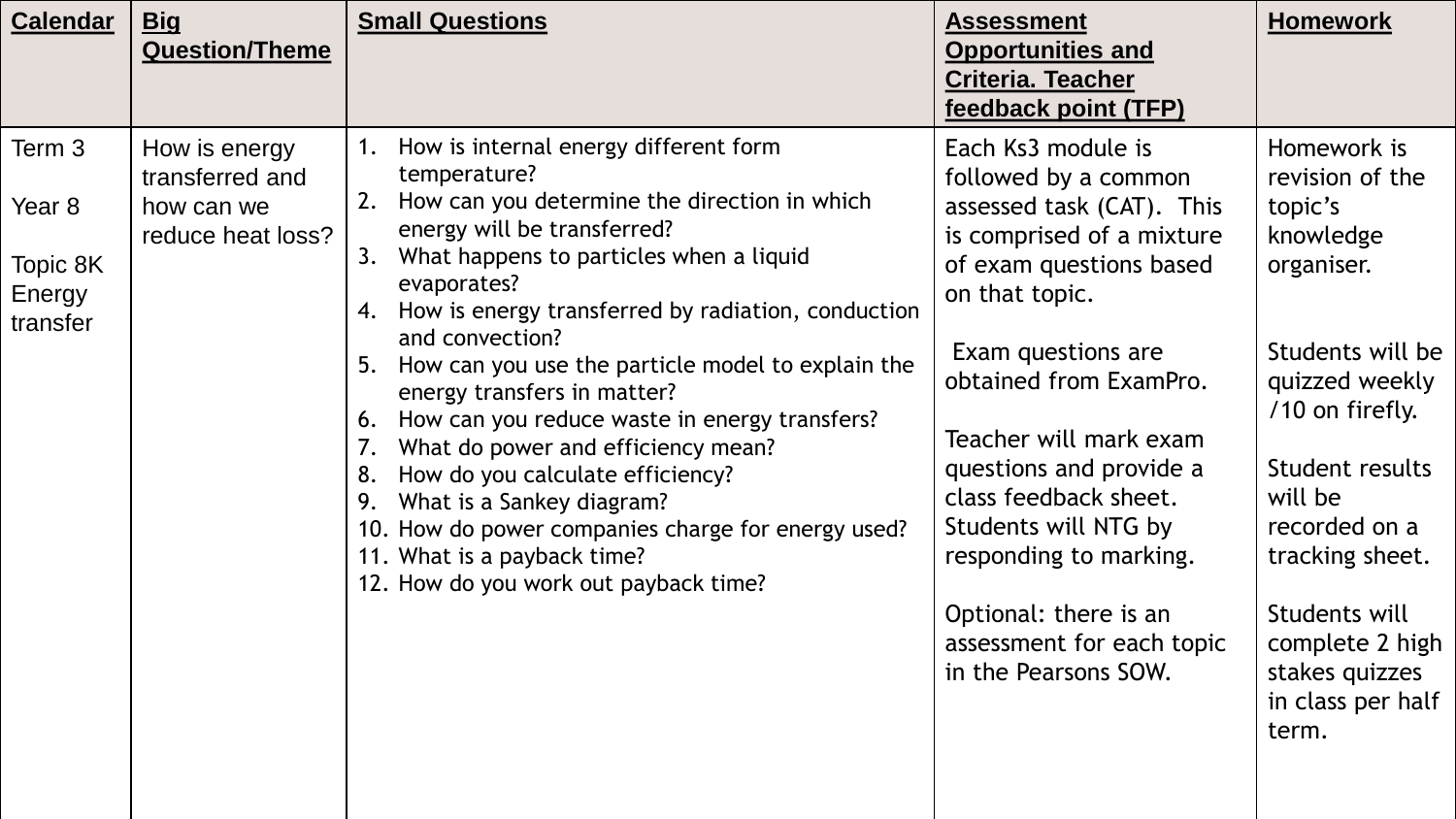| <b>Calendar</b>                                                               | <u>Big</u><br><b>Question/Theme</b>                                             | <b>Small Questions</b>                                                                                                                                                                                                                                                                                                                                                                                                                                                                                                                                                                                                                                                | <b>Assessment</b><br><b>Opportunities and</b><br><b>Criteria. Teacher</b><br>feedback point (TFP)                                                                                                                                                                                                                                                                                                               | <b>Homework</b>                                                                                                                                                                                                                                                                     |
|-------------------------------------------------------------------------------|---------------------------------------------------------------------------------|-----------------------------------------------------------------------------------------------------------------------------------------------------------------------------------------------------------------------------------------------------------------------------------------------------------------------------------------------------------------------------------------------------------------------------------------------------------------------------------------------------------------------------------------------------------------------------------------------------------------------------------------------------------------------|-----------------------------------------------------------------------------------------------------------------------------------------------------------------------------------------------------------------------------------------------------------------------------------------------------------------------------------------------------------------------------------------------------------------|-------------------------------------------------------------------------------------------------------------------------------------------------------------------------------------------------------------------------------------------------------------------------------------|
| Term 3<br>Year <sub>8</sub><br>Topic 8D<br><b>Unicellula</b><br>organism<br>S | What are the<br>examples and<br>characteristics of<br>unicellular<br>organisms? | How can you use cell features to identify members<br>1.<br>of different kingdoms?<br>What are the differences between unicellular and<br>2.<br>multicellular organisms?<br>How are yeasts used in brewing and baking?<br>3.<br>How do yeasts reproduce and what factors limit<br>4.<br>this?<br>Why are anaerobic bacteria used to make yoghurt<br>5.<br>and cheese?<br>What are the functions and parts of a bacterial<br>6.<br>cell?<br>How do bacteria reproduce?<br>7.<br>What are the parts and functions of a protoctict<br>8.<br>cell?<br>9. How do algae make their own food?<br>10. What are the importance of decomposers?<br>11. What is the carbon cycle? | Each Ks3 module is<br>followed by a common<br>assessed task (CAT). This<br>is comprised of a mixture<br>of exam questions based<br>on that topic.<br>Exam questions are<br>obtained from ExamPro.<br>Teacher will mark exam<br>questions and provide a<br>class feedback sheet.<br>Students will NTG by<br>responding to marking.<br>Optional: there is an<br>assessment for each topic<br>in the Pearsons SOW. | Homework is<br>revision of the<br>topic's<br>knowledge<br>organiser.<br>Students will be<br>quizzed weekly<br>/10 on firefly.<br>Student results<br>will be<br>recorded on a<br>tracking sheet.<br>Students will<br>complete 2 high<br>stakes quizzes<br>in class per half<br>term. |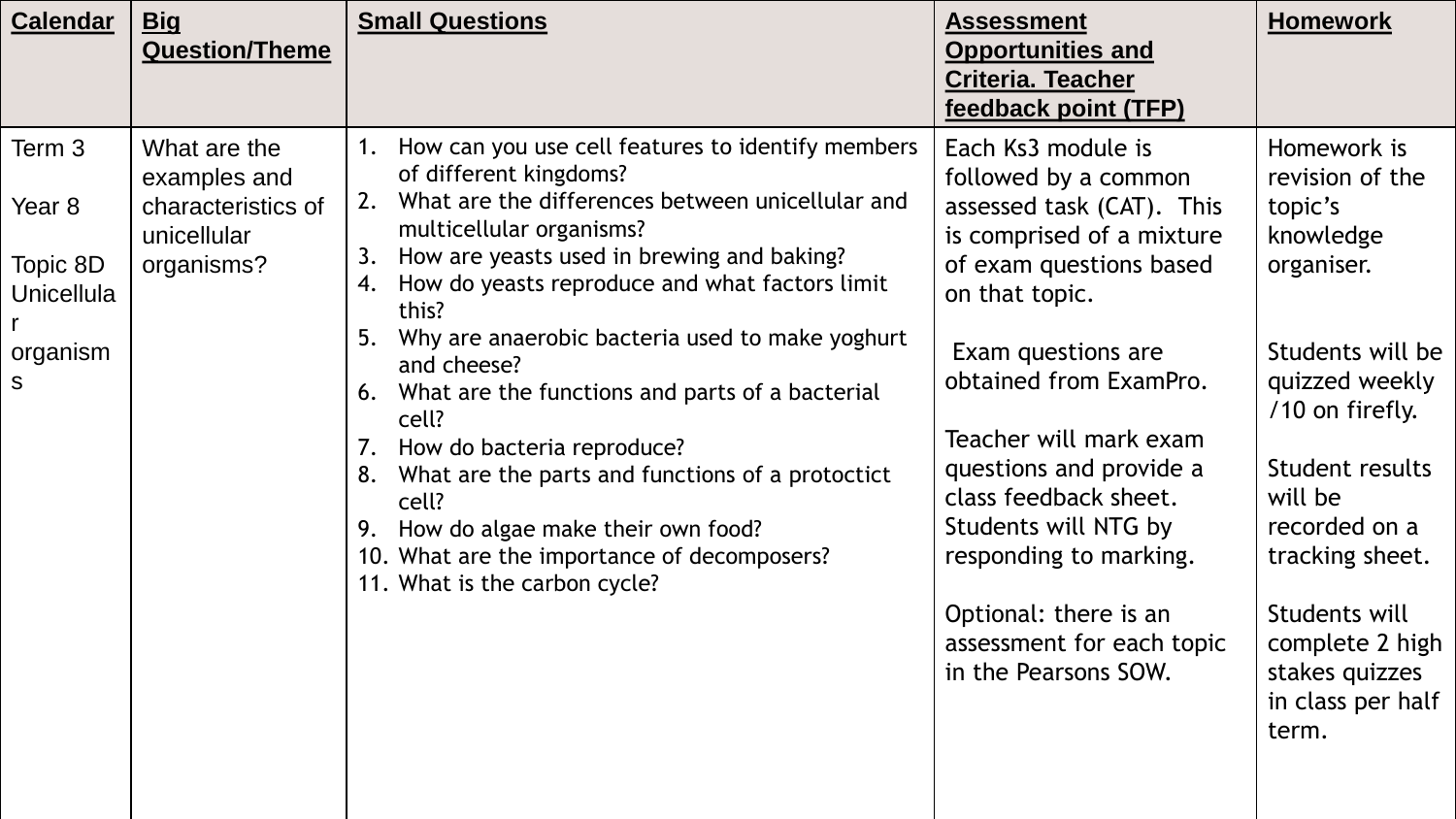| <b>Calendar</b>                                               | <u>Big</u><br><b>Question/Theme</b> | <b>Small Questions</b>                                                                                                                                                                                                                                                                                                                                                                                                                                                                                                                                                                                                               | <b>Assessment</b><br><b>Opportunities and</b><br><b>Criteria. Teacher</b><br>feedback point (TFP)                                                                                                                                                                                                                                                                                                               | <b>Homework</b>                                                                                                                                                                                                                                                                     |
|---------------------------------------------------------------|-------------------------------------|--------------------------------------------------------------------------------------------------------------------------------------------------------------------------------------------------------------------------------------------------------------------------------------------------------------------------------------------------------------------------------------------------------------------------------------------------------------------------------------------------------------------------------------------------------------------------------------------------------------------------------------|-----------------------------------------------------------------------------------------------------------------------------------------------------------------------------------------------------------------------------------------------------------------------------------------------------------------------------------------------------------------------------------------------------------------|-------------------------------------------------------------------------------------------------------------------------------------------------------------------------------------------------------------------------------------------------------------------------------------|
| Term 3<br>Year <sub>8</sub><br>Topic 8L<br>Earth and<br>Space | Why is the Earth<br>so unique?      | How can we investigate planets?<br>1.<br>How can we model the solar system?<br>2.<br>Why do we get changes in seasons?<br>3.<br>What is the pattern of light and dark at the Earths<br>4.<br>poles?<br>How do magnets work?<br>5.<br>What is the Earths magnetic field and how does it<br>6.<br>affect compasses?<br>How do you find the shape of a magnetic field?<br>7.<br>How do you calculate weight?<br>8.<br>What factor affect the strength of gravity?<br>9.<br>10. How does gravity affect objects in space?<br>11. What are stars, galaxies and constellations?<br>12. What is the milky way?<br>13. What is a light year? | Each Ks3 module is<br>followed by a common<br>assessed task (CAT). This<br>is comprised of a mixture<br>of exam questions based<br>on that topic.<br>Exam questions are<br>obtained from ExamPro.<br>Teacher will mark exam<br>questions and provide a<br>class feedback sheet.<br>Students will NTG by<br>responding to marking.<br>Optional: there is an<br>assessment for each topic<br>in the Pearsons SOW. | Homework is<br>revision of the<br>topic's<br>knowledge<br>organiser.<br>Students will be<br>quizzed weekly<br>/10 on firefly.<br>Student results<br>will be<br>recorded on a<br>tracking sheet.<br>Students will<br>complete 2 high<br>stakes quizzes<br>in class per half<br>term. |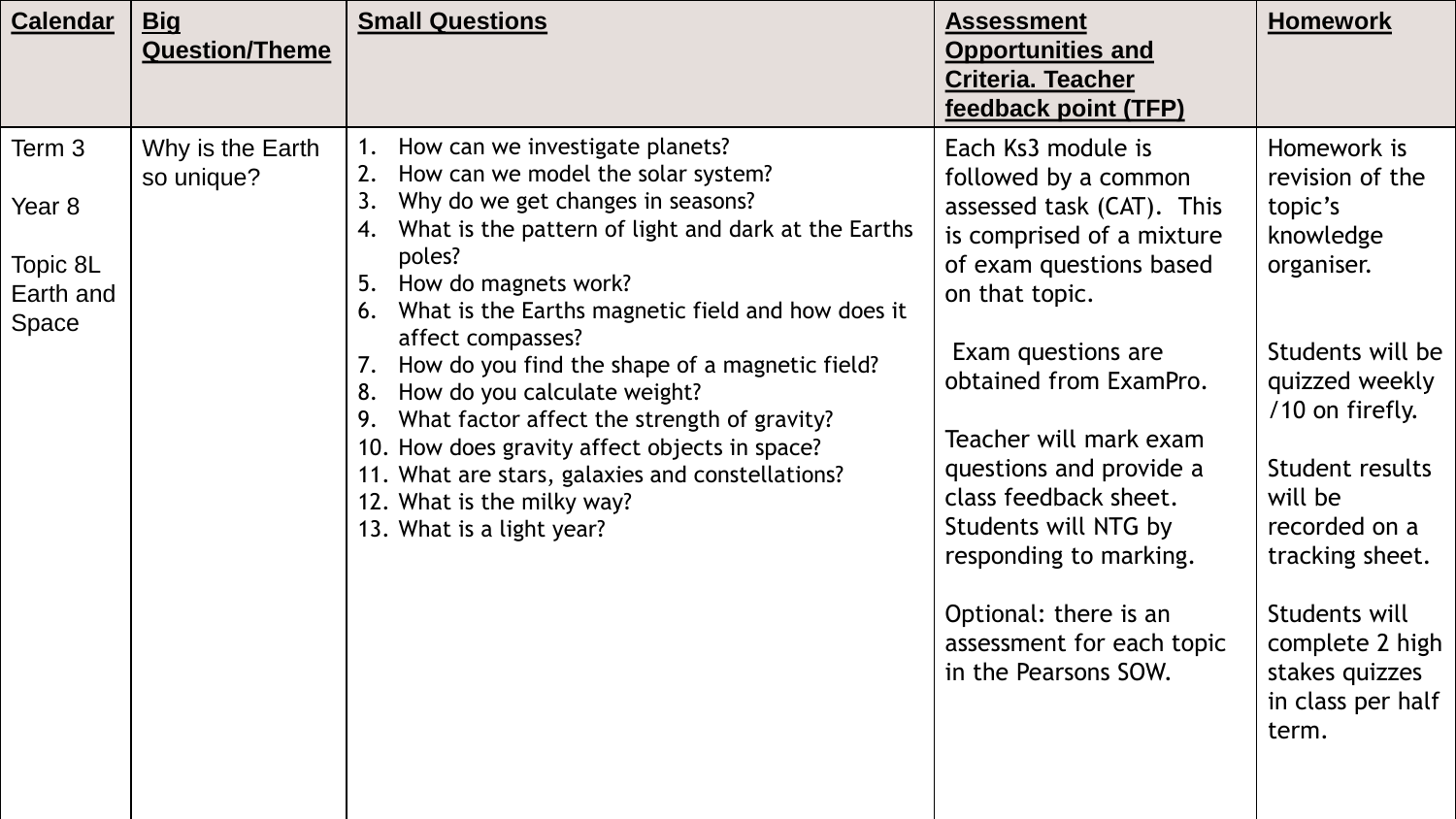| <b>Calendar</b>                                                          | <u>Big</u><br><b>Question/Theme</b>  | <b>Small Questions</b>                                                                                                                                                                                                                                                                                                                                                                                                                                | <b>Assessment</b><br><b>Opportunities and</b><br><b>Criteria. Teacher</b><br>feedback point (TFP)                                                                                                                                                                                                                                                                                                               | <b>Homework</b>                                                                                                                                                                                                                                                                     |
|--------------------------------------------------------------------------|--------------------------------------|-------------------------------------------------------------------------------------------------------------------------------------------------------------------------------------------------------------------------------------------------------------------------------------------------------------------------------------------------------------------------------------------------------------------------------------------------------|-----------------------------------------------------------------------------------------------------------------------------------------------------------------------------------------------------------------------------------------------------------------------------------------------------------------------------------------------------------------------------------------------------------------|-------------------------------------------------------------------------------------------------------------------------------------------------------------------------------------------------------------------------------------------------------------------------------------|
| Term 3<br>Year 8<br>Topic 8B<br><b>Plants</b><br>and<br>Reproduc<br>tion | How do we group<br>living organisms? | How is classification useful?<br>1.<br>How do you use a sample to estimate size?<br>2.<br>What is sexual and asexual reproduction?<br>3.<br>What are the characteristics of offspring from<br>4.<br>sexual and asexual reporduction?<br>How do plants reproduce?<br>5.<br>How does pollen travel for cross-pollination?<br>6.<br>How does fertilisation lead to the development of<br>7.<br>a seed?<br>What is the function of seeds in fruits?<br>8. | Each Ks3 module is<br>followed by a common<br>assessed task (CAT). This<br>is comprised of a mixture<br>of exam questions based<br>on that topic.<br>Exam questions are<br>obtained from ExamPro.<br>Teacher will mark exam<br>questions and provide a<br>class feedback sheet.<br>Students will NTG by<br>responding to marking.<br>Optional: there is an<br>assessment for each topic<br>in the Pearsons SOW. | Homework is<br>revision of the<br>topic's<br>knowledge<br>organiser.<br>Students will be<br>quizzed weekly<br>/10 on firefly.<br>Student results<br>will be<br>recorded on a<br>tracking sheet.<br>Students will<br>complete 2 high<br>stakes quizzes<br>in class per half<br>term. |